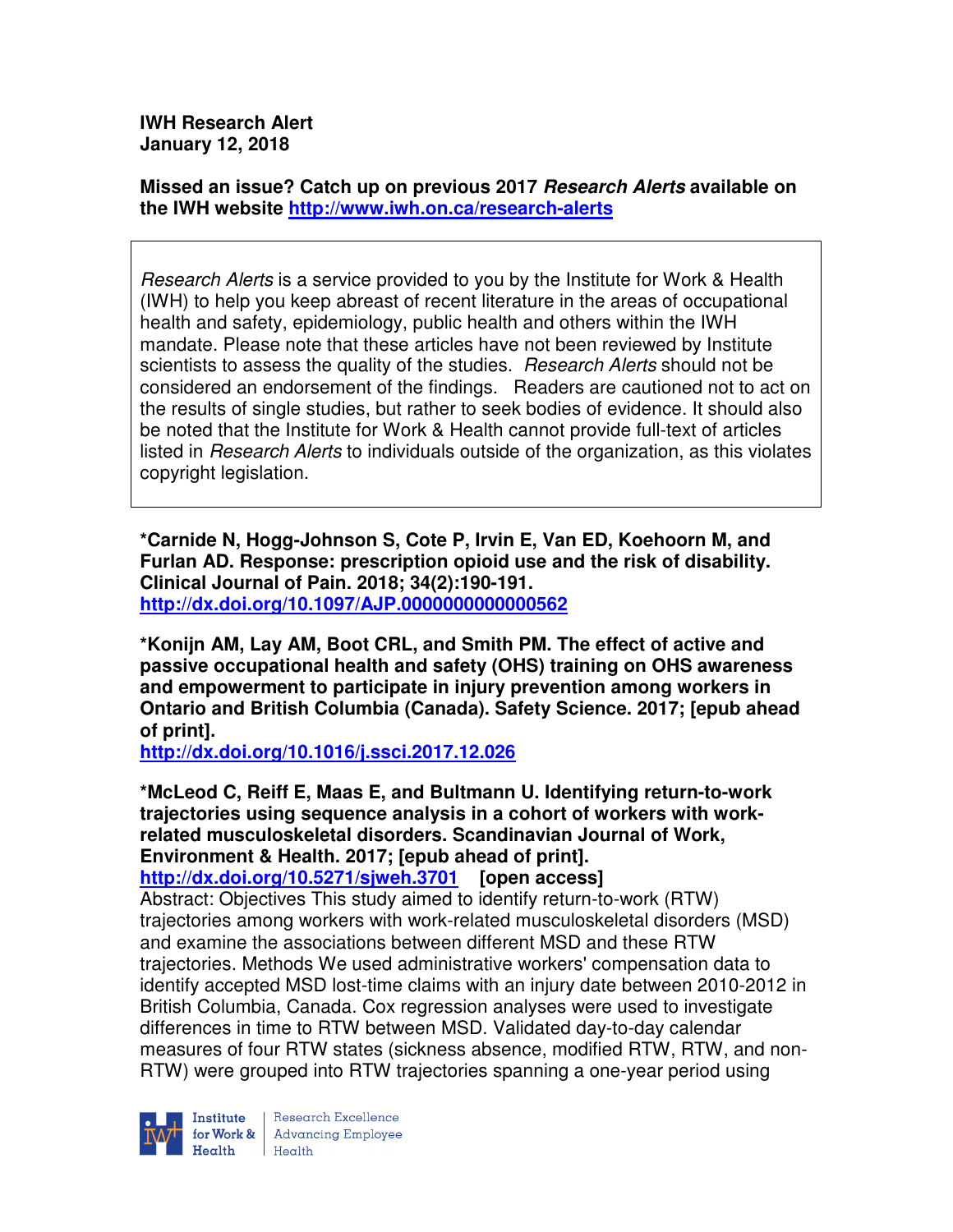sequence analysis. RTW trajectories were clustered using decision rules that identified a shared trajectory structure. Poisson regression with robust standard errors was used to estimate relative risk ratios (RR) with 95% confidence intervals (CI) between MSD and RTW trajectory clusters. Results In a cohort of 81 062 claims, 2132 unique RTW trajectories were identified and clustered into nine RTW trajectory clusters. Half of the workers sustainably returned to work within one month. Workers with back strains were most likely to have trajectories characterized by early sustained RTW, while workers with fractures or dislocations were more likely to have prolonged sickness absence trajectories (RR 4.9-9.9) or non-RTW trajectories (RR 1.4-7.6). Conclusion This is the first study that has characterized different types of RTW trajectories of workers with MSD using sequence analysis. The application of sequence analysis and the identification of RTW trajectories yielded a number of key insights not found using conventional cox regression analysis

**Alfers L, Lund F, and Moussie R. Approaches to social protection for informal workers: aligning productivist and human rights-based approaches. International Social Security Review. 2017; 70(4):67-85. http://dx.doi.org/10.1111/issr.12153** 

**Bhandari S and Hallowell MR. Emotional engagement in safety training: impact of naturalistic injury simulations on the emotional state of construction workers. Journal of Construction Engineering and Management. 2017; 143(12):04017090. http://dx.doi.org/10.1061/(ASCE)CO.1943-7862.0001405** 

### **Brophy JT, Keith MM, and Hurley M. Assaulted and unheard: violence against healthcare staff. New Solutions. 2018; 27(4):581-606. http://dx.doi.org/10.1177/1048291117732301**

Abstract: Healthcare workers regularly face the risk of violent physical, sexual, and verbal assault from their patients. To explore this phenomenon, a collaborative descriptive qualitative study was undertaken by university-affiliated researchers and a union council representing registered practical nurses, personal support workers, and other healthcare staff in Ontario, Canada. A total of fifty-four healthcare workers from diverse communities were consulted about their experiences and ideas. They described violence-related physical, psychological, interpersonal, and financial effects. They put forward such ideas for prevention strategies as increased staffing, enhanced security, personal alarms, building design changes, "zero tolerance" policies, simplified reporting, using the criminal justice system, better training, and flagging. They reported such barriers to eliminating risks as the normalization of violence; underreporting; lack of respect from patients, visitors, higher status professionals, and supervisors; poor communication; and the threat of reprisal for speaking publicly. Inadequate postincident psychological and financial support compounded their distress

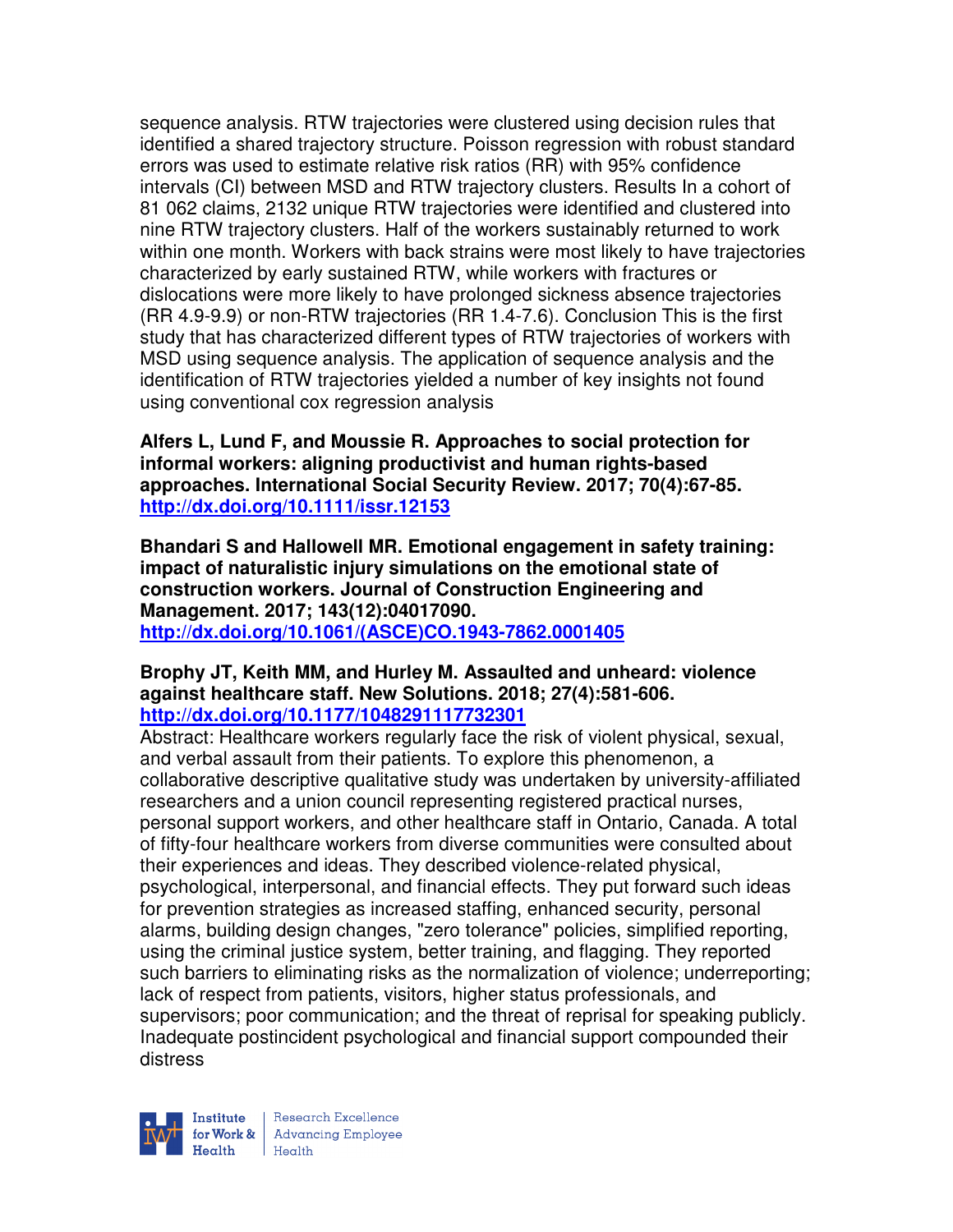## **Butler SS. Exploring relationships among occupational safety, job turnover, and age among home care aides in Maine. New Solutions. 2018; 27(4):501-523.**

# **http://dx.doi.org/10.1177/1048291117739418**

Abstract: As the U.S. population ages, the number of people needing personal assistance in the home care setting is increasing dramatically. Personal care aides and home health workers are currently adding more jobs to the economy than any other single occupation. Home health workers face physically and emotionally challenging, and at times unsafe, work conditions, with turnover rates ranging from 44 percent to 65 percent annually. As part of a mixed-method, longitudinal study in Maine examining turnover, interviews with 252 home care aides were analyzed thematically. Responses to interview questions regarding the job's impact on health and safety, the adequacy of training, and the level of agency responsiveness were examined. Emergent themes, indicating some contradictory perspectives on workplace safety, quality of training, and agency support, were compared across three variables: job termination, occupational injury, and age. Implications for increasing occupational safety and job retention are discussed

**Choi B and Lee S. An empirically based agent-based model of the sociocognitive process of construction workers' safety behavior. Journal of Construction Engineering and Management. 2018; 144(2):04017102. http://dx.doi.org/10.1061/(ASCE)CO.1943-7862.0001421** 

# **Demou E, Bhaskar A, Xu T, Mackay DF, and Hunt K. Health, lifestyle and employment beyond state-pension age. BMC Public Health. 2017; 17(1):971. http://dx.doi.org/10.1186/s12889-017-4957-5 [open access]**

Abstract: BACKGROUND: The factors influencing one's choice to retire vary, with financial and health considerations being some of the main factors impacting or associated with people's timing of retirement. The aim of the study is to investigate the differences in current health and health-related behaviours, such as smoking, drinking and exercising, between people who kept on working beyond state-pension age and those who retired before or at state-pension age. METHODS: Data from six waves (2003, 2008-2012) of the Scottish Health Survey (SHeS) are used. Descriptive analyses were used to characterise the population. Multivariate logistic regression was undertaken to analyse the relationship between retirement groups and gender, age, deprivation, marital status, housing tenure, general health, longstanding illness, cigarette smoking status, amount of exercise and mental health, using Stata. RESULTS: Reporting poor self-rated health or having a long-standing illness was associated with increased odds of retiring before state pension age (SPA) in groups with a medium deprivation profile in almost all the survey years. For the least deprived there was little evidence of an association between poor health and extendedworking-life, while significant associations were observed for the most deprived. An increasing trend was observed for both genders in the number of people

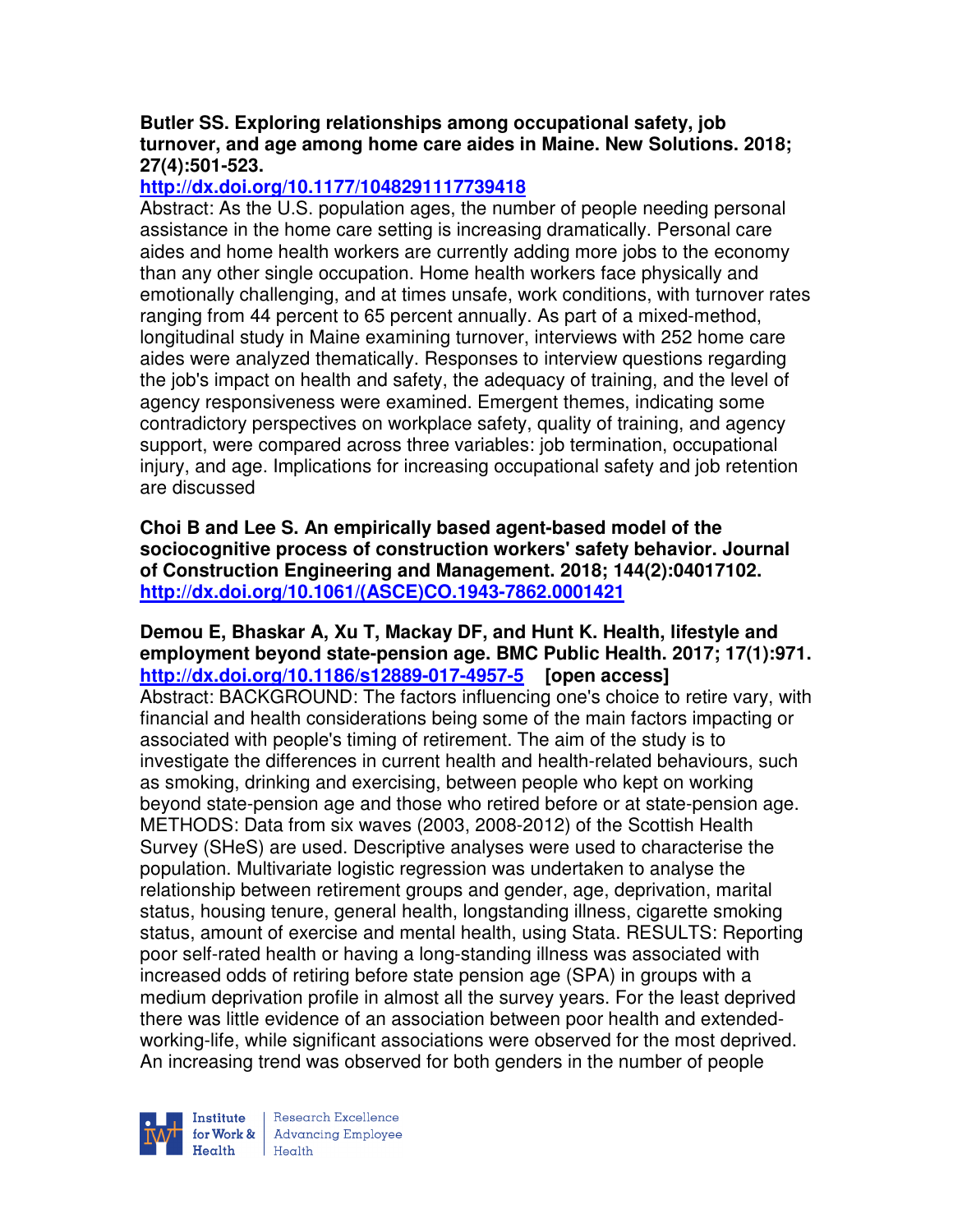extending their working life. Similar associations between reporting poorer selfrated health and extended working lives were observed for men and women. Distinct gender differences were observed for the associations with reporting poor mental health and no exercise. In the adjusted models, both were significantly associated with retiring at or before SPA in almost every year for women, whereas no significant associations were observed (except in 1 year) for men. CONCLUSIONS: This study shows an increasing trend in the number of people extending their working lives and demonstrates significant associations between health and lifestyle behaviours and employment status past SPA. The results suggest that good health - both physically and mentally - along with either a need or a want to stay in employment could be important reasons for continuing to work beyond SPA

**Macdonald R and Rotermann M. Experimental estimates of cannabis consumption in Canada, 1960 to 2015. Economic Insights. 2017; Dec(77):1- 8. [Statistics Canada: Catalogue no. 11-626-X - No. 077] http://www.statcan.gc.ca/pub/11-626-x/11-626-x2017077-eng.pdf**

## **Makkar SR, Williamson A, D'Este C, and Redman S. Preliminary testing of the reliability and feasibility of SAGE: a system to measure and score engagement with and use of research in health policies and programs. Implementation Science. 2017; 12(1):149.**

## **http://dx.doi.org/10.1186/s13012-017-0676-7 [open access]** Abstract: BACKGROUND: Few measures of research use in health policymaking are available, and the reliability of such measures has yet to be evaluated. A new measure called the Staff Assessment of Engagement with Evidence (SAGE) incorporates an interview that explores policymakers' research use within discrete policy documents and a scoring tool that quantifies the extent of policymakers' research use based on the interview transcript and analysis of the policy document itself. We aimed to conduct a preliminary investigation of the usability, sensitivity, and reliability of the scoring tool in measuring research use by policymakers. METHODS: Nine experts in health policy research and two independent coders were recruited. Each expert used the scoring tool to rate a random selection of 20 interview transcripts, and each independent coder rated 60 transcripts. The distribution of scores among experts was examined, and then, interrater reliability was tested within and between the experts and independent coders. Average- and single-measure reliability coefficients were computed for each SAGE subscales. RESULTS: Experts' scores ranged from the limited to extensive scoring bracket for all subscales. Experts as a group also exhibited at least a fair level of interrater agreement across all subscales. Singlemeasure reliability was at least fair except for three subscales: Relevance Appraisal, Conceptual Use, and Instrumental Use. Average- and single-measure reliability among independent coders was good to excellent for all subscales. Finally, reliability between experts and independent coders was fair to excellent for all subscales. CONCLUSIONS: Among experts, the scoring tool was

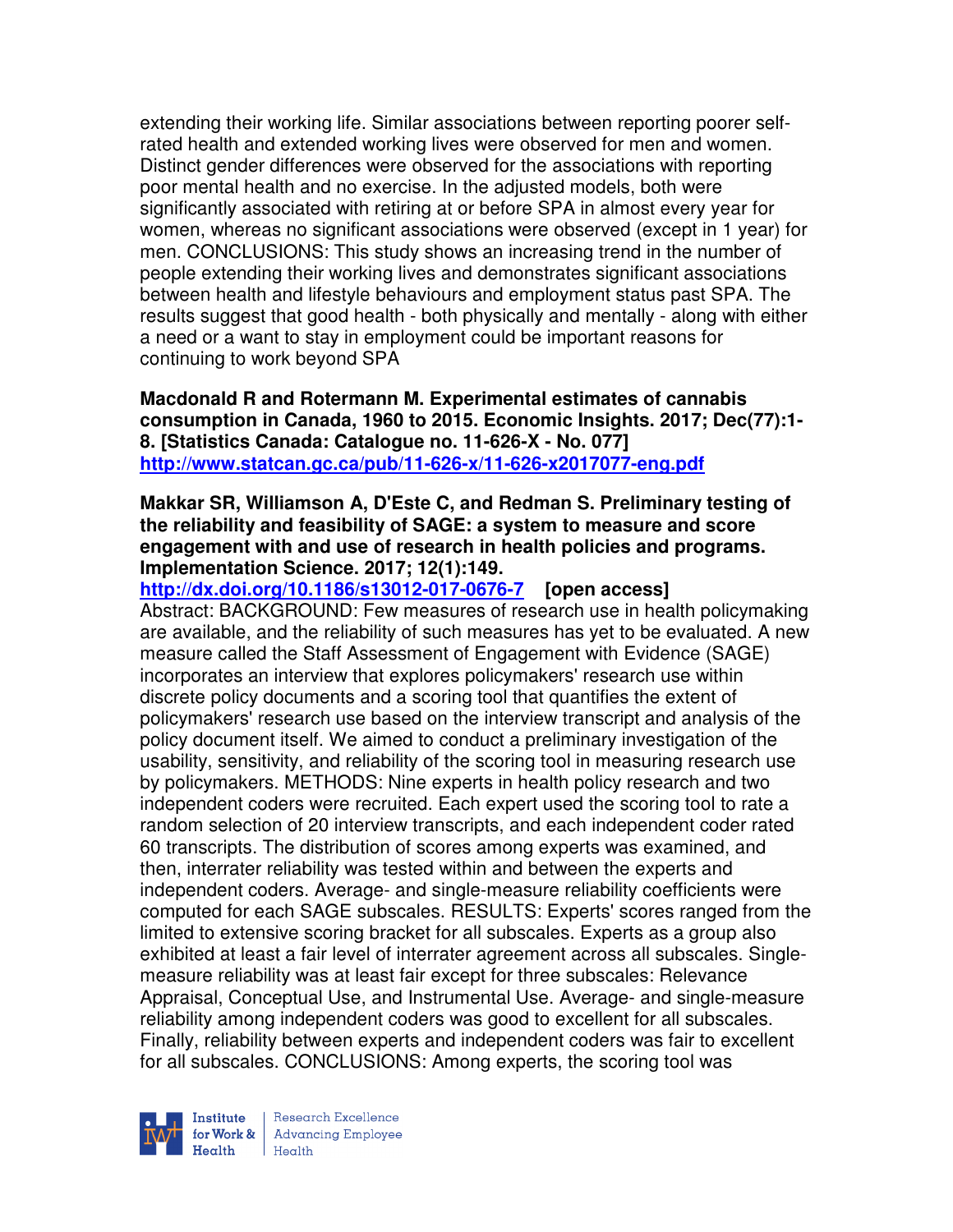comprehensible, usable, and sensitive to discriminate between documents with varying degrees of research use. Secondly, the scoring tool yielded scores with good reliability among the independent coders. There was greater variability among experts, although as a group, the tool was fairly reliable. The alignment between experts' and independent coders' ratings indicates that the independent coders were scoring in a manner comparable to health policy research experts. If the present findings are replicated in a larger sample, end users (e.g. policy agency staff) could potentially be trained to use SAGE to reliably score research use within their agencies, which would provide a cost-effective and time-efficient approach to utilising this measure in practice

**Meyers AR, Al-Tarawneh IS, Wurzelbacher SJ, Bushnell PT, Lampl MP, Bell JL, Bertke SJ, Robins DC, Tseng CY, Wei C, Raudabaugh JA, and Schnorr TM. Applying machine learning to workers' compensation data to identify industry-specific ergonomic and safety prevention priorities: Ohio, 2001 to 2011. Journal of Occupational & Environmental Medicine. 2018; 60(1):55-73. http://dx.doi.org/10.1097/JOM.0000000000001162** 

Abstract: OBJECTIVE: This study leveraged a state workers' compensation claims database and machine learning techniques to target prevention efforts by injury causation and industry. METHODS: Injury causation auto-coding methods were developed to code more than 1.2 million Ohio Bureau of Workers' Compensation claims for this study. Industry groups were ranked for soft-tissue musculoskeletal claims that may have been preventable with biomechanical ergonomic (ERGO) or slip/trip/fall (STF) interventions. RESULTS: On the basis of the average of claim count and rate ranks for more than 200 industry groups, Skilled Nursing Facilities (ERGO) and General Freight Trucking (STF) were the highest risk for lost-time claims (>7 days). CONCLUSION: This study created a third, major causation-specific U.S. occupational injury surveillance system. These findings are being used to focus prevention resources on specific occupational injury types in specific industry groups, especially in Ohio. Other state bureaus or insurers may use similar methods

**Michie S, Thomas J, Johnston M, Aonghusa PM, Shawe-Taylor J, Kelly MP, Deleris LA, Finnerty AN, Marques MM, Norris E, O'Mara-Eves A, and West R. The Human Behaviour-Change Project: harnessing the power of artificial intelligence and machine learning for evidence synthesis and interpretation. Implementation Science. 2017; 12(1):121.** 

**http://dx.doi.org/10.1186/s13012-017-0641-5 [open access]** Abstract: BACKGROUND: Behaviour change is key to addressing both the challenges facing human health and wellbeing and to promoting the uptake of research findings in health policy and practice. We need to make better use of the vast amount of accumulating evidence from behaviour change intervention (BCI) evaluations and promote the uptake of that evidence into a wide range of contexts. The scale and complexity of the task of synthesising and interpreting this evidence, and increasing evidence timeliness and accessibility, will require

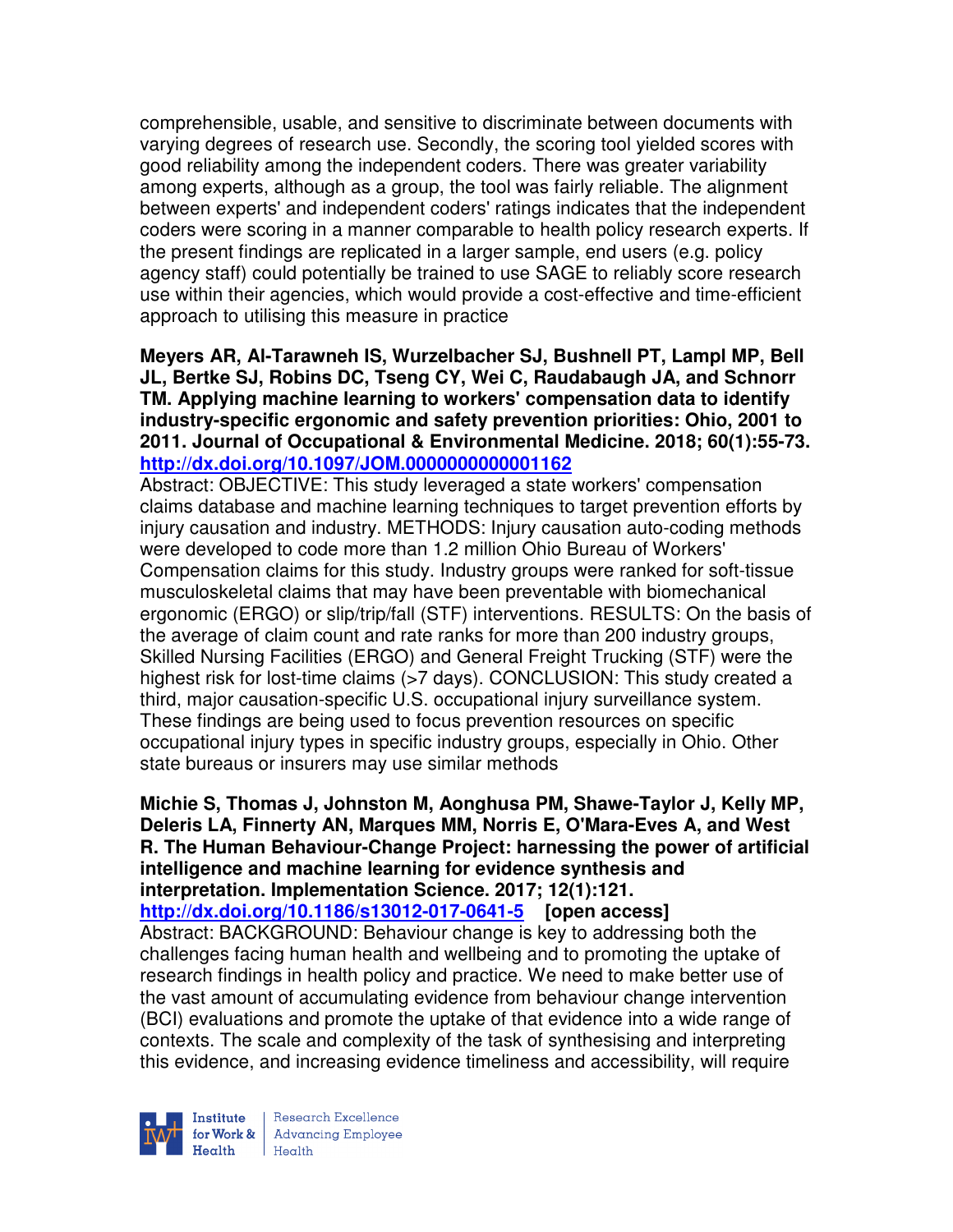increased computer support. The Human Behaviour-Change Project (HBCP) will use Artificial Intelligence and Machine Learning to (i) develop and evaluate a 'Knowledge System' that automatically extracts, synthesises and interprets findings from BCI evaluation reports to generate new insights about behaviour change and improve prediction of intervention effectiveness and (ii) allow users, such as practitioners, policy makers and researchers, to easily and efficiently query the system to get answers to variants of the question 'What works, compared with what, how well, with what exposure, with what behaviours (for how long), for whom, in what settings and why?'. METHODS: The HBCP will: a) develop an ontology of BCI evaluations and their reports linking effect sizes for given target behaviours with intervention content and delivery and mechanisms of action, as moderated by exposure, populations and settings; b) develop and train an automated feature extraction system to annotate BCI evaluation reports using this ontology; c) develop and train machine learning and reasoning algorithms to use the annotated BCI evaluation reports to predict effect sizes for particular combinations of behaviours, interventions, populations and settings; d) build user and machine interfaces for interrogating and updating the knowledge base; and e) evaluate all the above in terms of performance and utility. DISCUSSION: The HBCP aims to revolutionise our ability to synthesise, interpret and deliver evidence on behaviour change interventions that is up-to-date and tailored to user need and context. This will enhance the usefulness, and support the implementation of, that evidence

# **Nexo MA, Cleal B, Hagelund L, Willaing I, and Olesen K. Willingness to pay for flexible working conditions of people with type 2 diabetes: discrete choice experiments. BMC Public Health. 2017; 17(1):938.**

## **http://dx.doi.org/10.1186/s12889-017-4903-6 [open access]**

Abstract: BACKGROUND: The increasing number of people with chronic diseases challenges workforce capacity. Type 2 diabetes (T2D) can have workrelated consequences, such as early retirement. Laws of most high-income countries require workplaces to provide accommodations to enable people with chronic disabilities to manage their condition at work. A barrier to successful implementation of such accommodations can be lack of co-workers' willingness to support people with T2D. This study aimed to examine the willingness to pay (WTP) of people with and without T2D for five workplace initiatives that help individuals with type 2 diabetes manage their diabetes at work. METHODS: Three samples with employed Danish participants were drawn from existing online panels: a general population sample (n = 600), a T2D sample (n = 693), and a matched sample of people without diabetes ( $n = 539$ ). Participants completed discrete choice experiments eliciting their WTP (reduction in monthly salary, euro/month) for five hypothetical workplace initiatives: part-time job, customized work, extra breaks with pay, and time off for medical consultations with and without pay. WTP was estimated by conditional logits models. Bootstrapping was used to estimate confidence intervals for WTP. RESULTS: There was an overall WTP for all initiatives. Average WTP for all attributes was

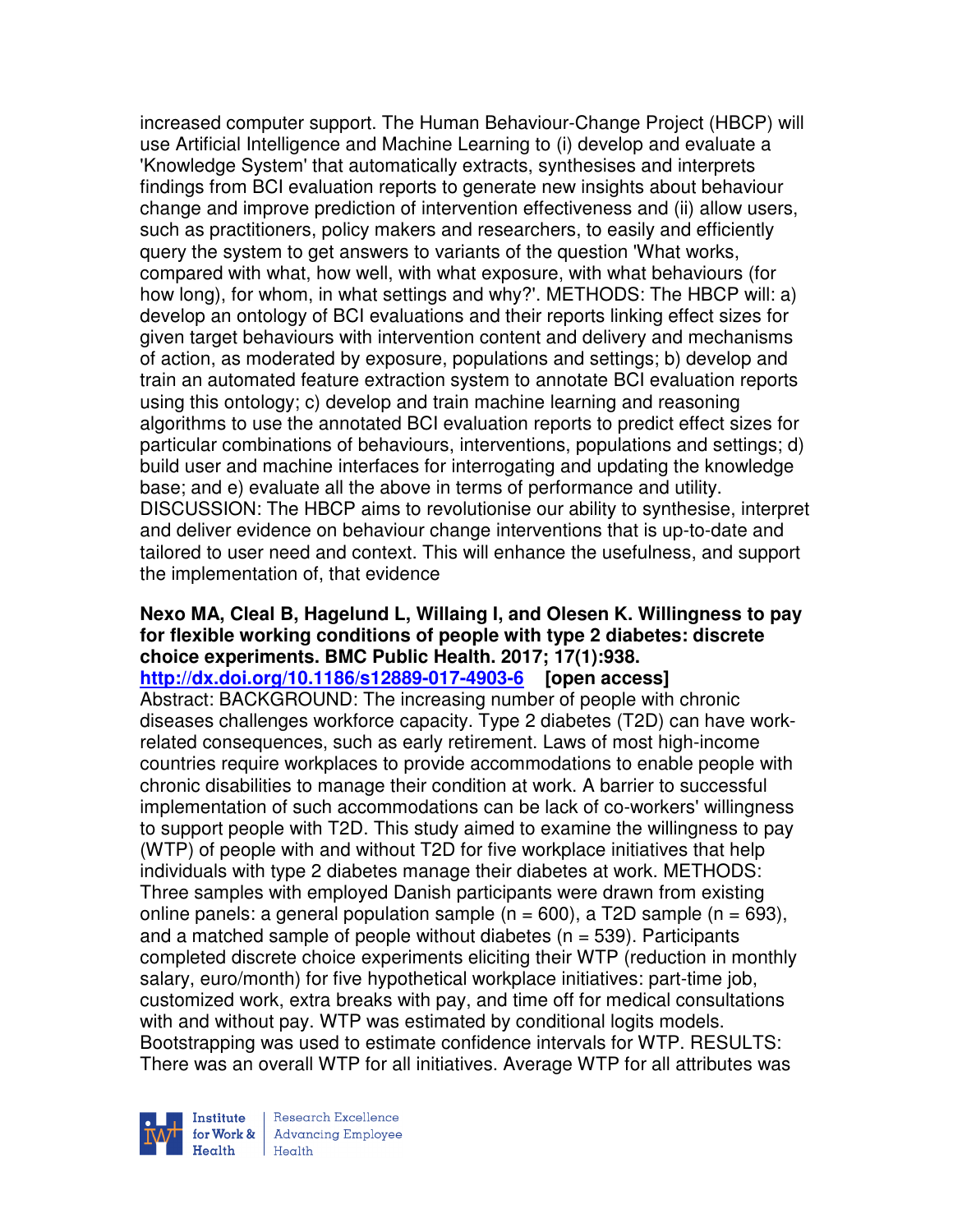34 euro/month (95% confidence interval [CI]: 27-43] in the general population sample, 32 euro/month (95% CI: 26-38) in the T2D sample, and 55 euro/month (95% CI: 43-71) in the matched sample. WTP for additional breaks with pay was considerably lower than for the other initiatives in all samples. People with T2D had significantly lower WTP than people without diabetes for part-time work, customized work, and time off without pay, but not for extra breaks or time off with pay. CONCLUSIONS: For people with and without T2D, WTP was present for initiatives that could improve management of diabetes at the workplace. WTP was lowest among people with T2D. Implementation of these initiatives seems feasible and may help unnecessary exclusion of people with T2D from work

# **O'Connor AM, Tsafnat G, Gilbert SB, Thayer KA, and Wolfe MS. Moving toward the automation of the systematic review process: a summary of discussions at the second meeting of International Collaboration for the Automation of Systematic Reviews (ICASR). Systematic Reviews. 2018; 7(1):3.**

**http://dx.doi.org/10.1186/s13643-017-0667-4 [open access]** Abstract: The second meeting of the International Collaboration for Automation of Systematic Reviews (ICASR) was held 3-4 October 2016 in Philadelphia, Pennsylvania, USA. ICASR is an interdisciplinary group whose aim is to maximize the use of technology for conducting rapid, accurate, and efficient systematic reviews of scientific evidence. Having automated tools for systematic review should enable more transparent and timely review, maximizing the potential for identifying and translating research findings to practical application. The meeting brought together multiple stakeholder groups including users of summarized research, methodologists who explore production processes and systematic review quality, and technologists such as software developers, statisticians, and vendors. This diversity of participants was intended to ensure effective communication with numerous stakeholders about progress toward automation of systematic reviews and stimulate discussion about potential solutions to identified challenges. The meeting highlighted challenges, both simple and complex, and raised awareness among participants about ongoing efforts by various stakeholders. An outcome of this forum was to identify several short-term projects that participants felt would advance the automation of tasks in the systematic review workflow including (1) fostering better understanding about available tools, (2) developing validated datasets for testing new tools, (3) determining a standard method to facilitate interoperability of tools such as through an application programming interface or API, and (4) establishing criteria to evaluate the quality of tools' output. ICASR 2016 provided a beneficial forum to foster focused discussion about tool development and resources and reconfirm ICASR members' commitment toward systematic reviews' automation

**Olsen HM, Brown WJ, Kolbe-Alexander T, and Burton NW. Flexible work: the impact of a new policy on employees' sedentary behavior and physical activity. Journal of Occupational & Environmental Medicine. 2018; 60(1):23-**

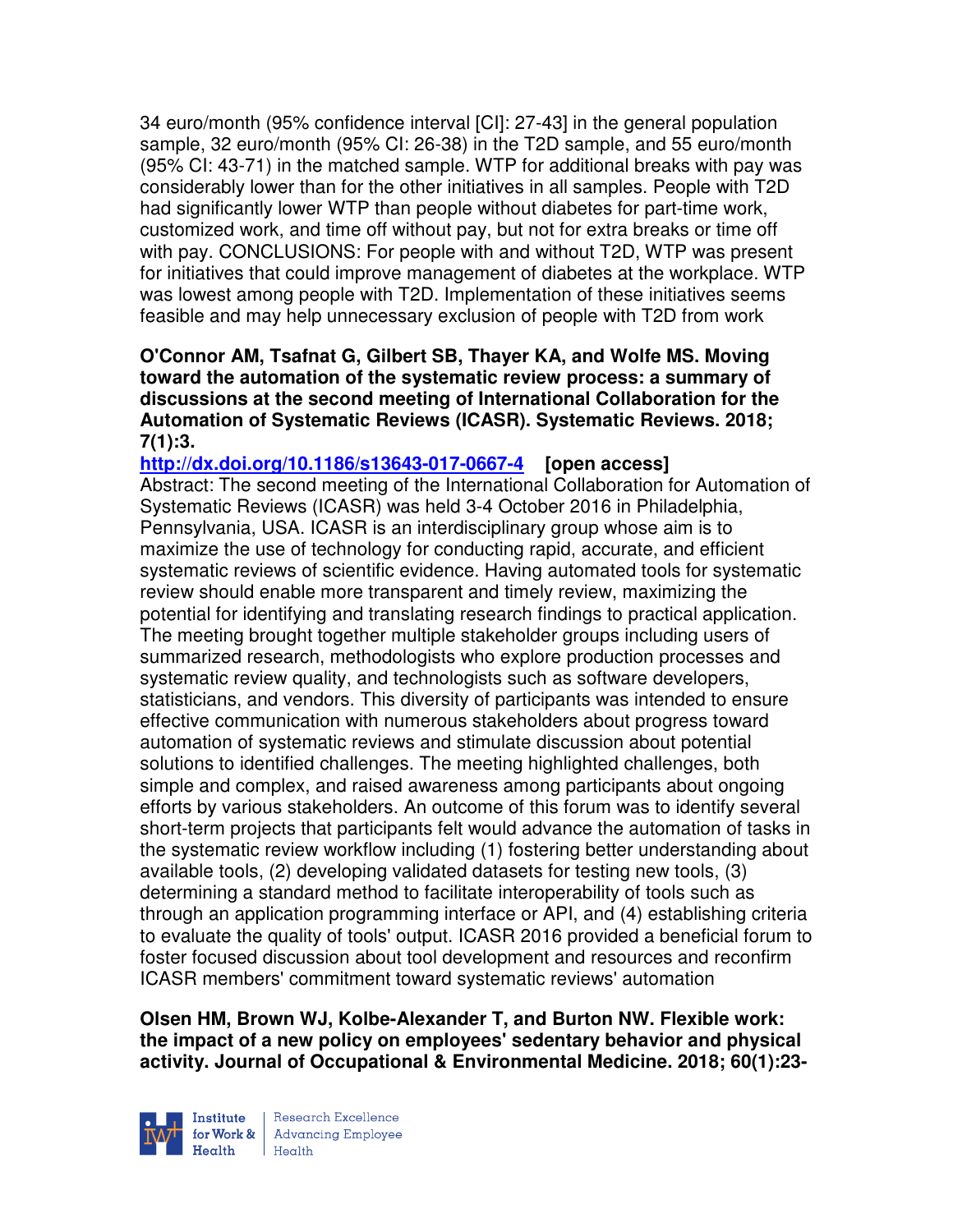### **28.**

# **http://dx.doi.org/10.1097/JOM.0000000000001190**

Abstract: OBJECTIVE: The aim of the study was to assess change in physical activity (PA) and sedentary behavior (SB) in office-based employees after the implementation of a flexible work policy that allowed working at home. METHODS: A total of 24 employees (62% female; 40 +/- 10 years) completed an online questionnaire 4 weeks pre- and 6 weeks post-implementation of the policy. Changes in PA and SB were assessed using Wilcoxon signed rank test. RESULTS: There were no changes in PA after the introduction of the flexible work policy  $(Z = -0.29, P > 0.05)$ . Sitting time increased on days the employees worked at home ( $Z = -2.02$ ,  $P > 0.05$ ) and on days they worked at the office ( $Z = -1$ 4.16, P > 0.001). CONCLUSIONS: A flexible work policy may have had a negative impact on sedentary behavior in this workplace. Future work is needed to explore the potential impact on workplace sitting time

## **Pedersen P, Nielsen CV, Andersen MH, Langagergaard V, Boes A, Jensen OK, Jensen C, and Labriola M. Comparing multidisciplinary and brief intervention in employees with different job relations on sick leave due to low back pain: protocol of a randomised controlled trial. BMC Public Health. 2017; 17(1):959.**

**http://dx.doi.org/10.1186/s12889-017-4975-3 [open access]**

Abstract: BACKGROUND: Low back pain (LBP) is a common problem that affects the lives of many individuals and is a frequent cause of sickness absence. To help this group of individuals resume work, several interventions have been studied. However, not all individuals may profit from the same intervention and the effect of a given intervention on return to work (RTW) may depend on their work situation. The aim of this study is to evaluate whether employees on sick leave due to LBP and with poor job relations will benefit more from a multidisciplinary intervention, while patients with strong job relations will benefit more from a brief intervention. METHODS: The study is designed as a randomised controlled trial with up to five years of follow-up comparing brief intervention with brief intervention plus multidisciplinary intervention. Employees, aged 18-60 years, are included in the study from March 2011 to August 2016 if they have been on sick leave for 4-12 weeks due to LBP with or without radiculopathy. They are divided into two groups, a group with poor job relations and a group with strong job relations based on their answers in the baseline questionnaire. Each group is randomised 1:1 to receive the brief intervention or brief intervention plus multidisciplinary intervention. The brief intervention comprises a clinical examination and advice offered by a rheumatologist and a physiotherapist, whereas the supplementary multidisciplinary intervention comprises the assignment of a case manager who draws up a rehabilitation plan in collaboration with the participant and the multidisciplinary team. The primary outcome is duration of sickness absence measured by register data. Secondary outcomes include sustainable RTW and questionnaire-based measures of functional capacity. Outcomes will be assessed at one, two and five years of

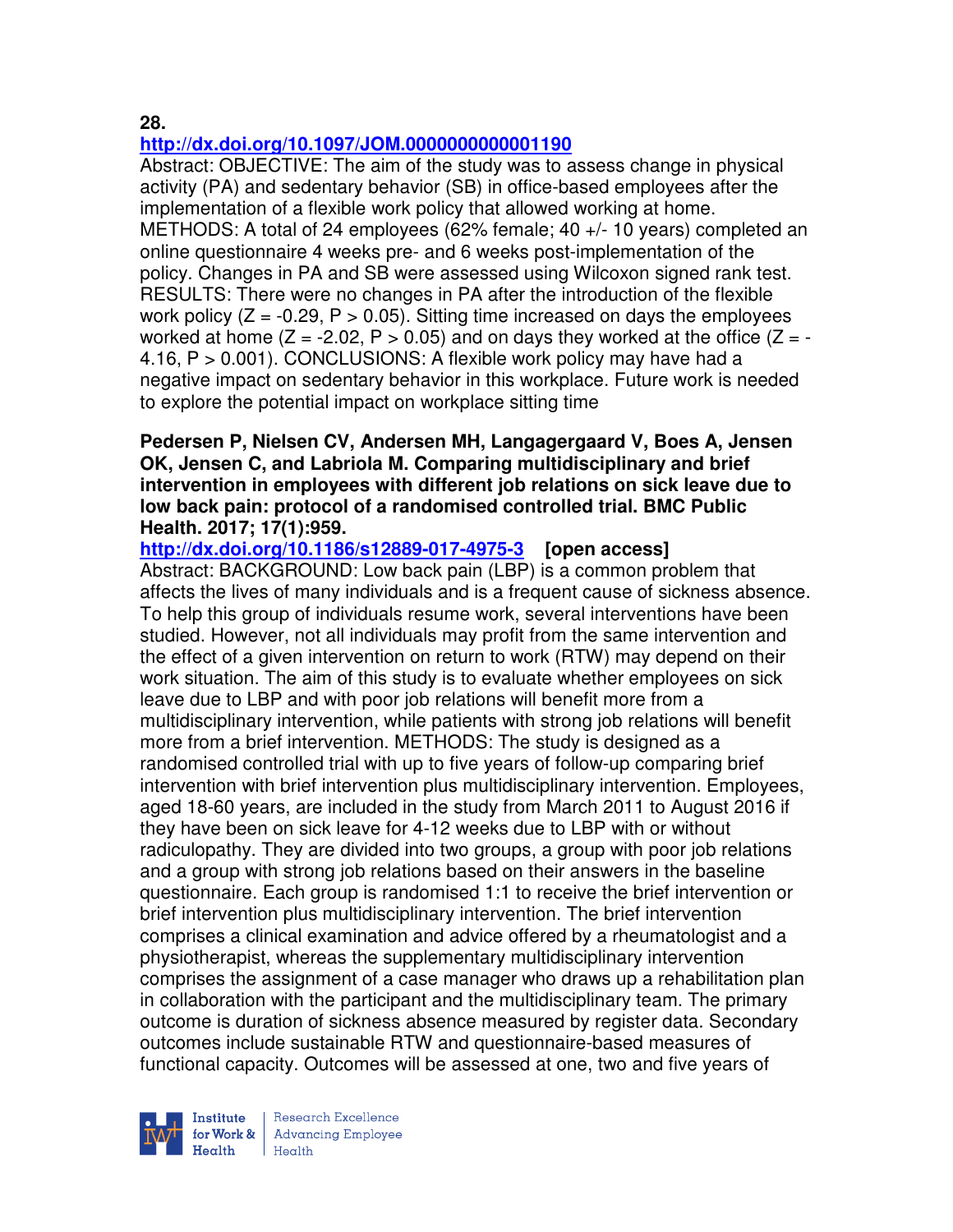follow-up. DISCUSSION: This trial will evaluate the effect of brief and multidisciplinary intervention on RTW and functional capacity among employees on sick leave due to LBP with poor or strong job relations. This will indicate whether work-related characteristics should be considered when providing treatment of LBP patients in the health care sector. TRIAL REGISTRATION: Current Controlled Trials ISRCTN14136384 . Registered 4 August 2015

# **Rathbone J, Albarqouni L, Bakhit M, Beller E, Byambasuren O, Hoffmann T, Scott AM, and Glasziou P. Expediting citation screening using PICo-based title-only screening for identifying studies in scoping searches and rapid reviews. Systematic Reviews. 2017; 6(1):233.**

**http://dx.doi.org/10.1186/s13643-017-0629-x [open access]** Abstract: BACKGROUND: Citation screening for scoping searches and rapid review is time-consuming and inefficient, often requiring days or sometimes months to complete. We examined the reliability of PICo-based title-only screening using keyword searches based on the PICo elements-Participants, Interventions, and Comparators, but not the Outcomes. METHODS: A convenience sample of 10 datasets, derived from the literature searches of completed systematic reviews, was used to test PICo-based title-only screening. Search terms for screening were generated from the inclusion criteria of each review, specifically the PICo elements-Participants, Interventions and Comparators. Synonyms for the PICo terms were sought, including alternatives for clinical conditions, trade names of generic drugs and abbreviations for clinical conditions, interventions and comparators. The MeSH database, Wikipedia, Google searches and online thesauri were used to assist generating terms. Titleonly screening was performed by five reviewers independently in Endnote X7 reference management software using OR Boolean operator. Outcome measures were recall of included studies and the reduction in screening effort. Recall is the proportion of included studies retrieved using PICo title-only screening out of the total number of included studies in the original reviews. The percentage reduction in screening effort is the proportion of records not needing screening because the method eliminates them from the screen set. RESULTS: Across the 10 reviews, the reduction in screening effort ranged from 11 to 78% with a median reduction of 53%. In nine systematic reviews, the recall of included studies was 100%. In one review (oxygen therapy), four of five reviewers missed the same included study (median recall 67%). A post hoc analysis was performed on the dataset with the lowest reduction in screening effort (11%), and it was rescreened using only the intervention and comparator keywords and omitting keywords for participants. The reduction in screening effort increased to 57%, and the recall of included studies was maintained (100%). CONCLUSIONS: In this sample of datasets, PICo-based title-only screening was able to expedite citation screening for scoping searches and rapid reviews by reducing the number of citations needed to screen but requires a thorough workup of the potential synonyms and alternative terms. Further research which

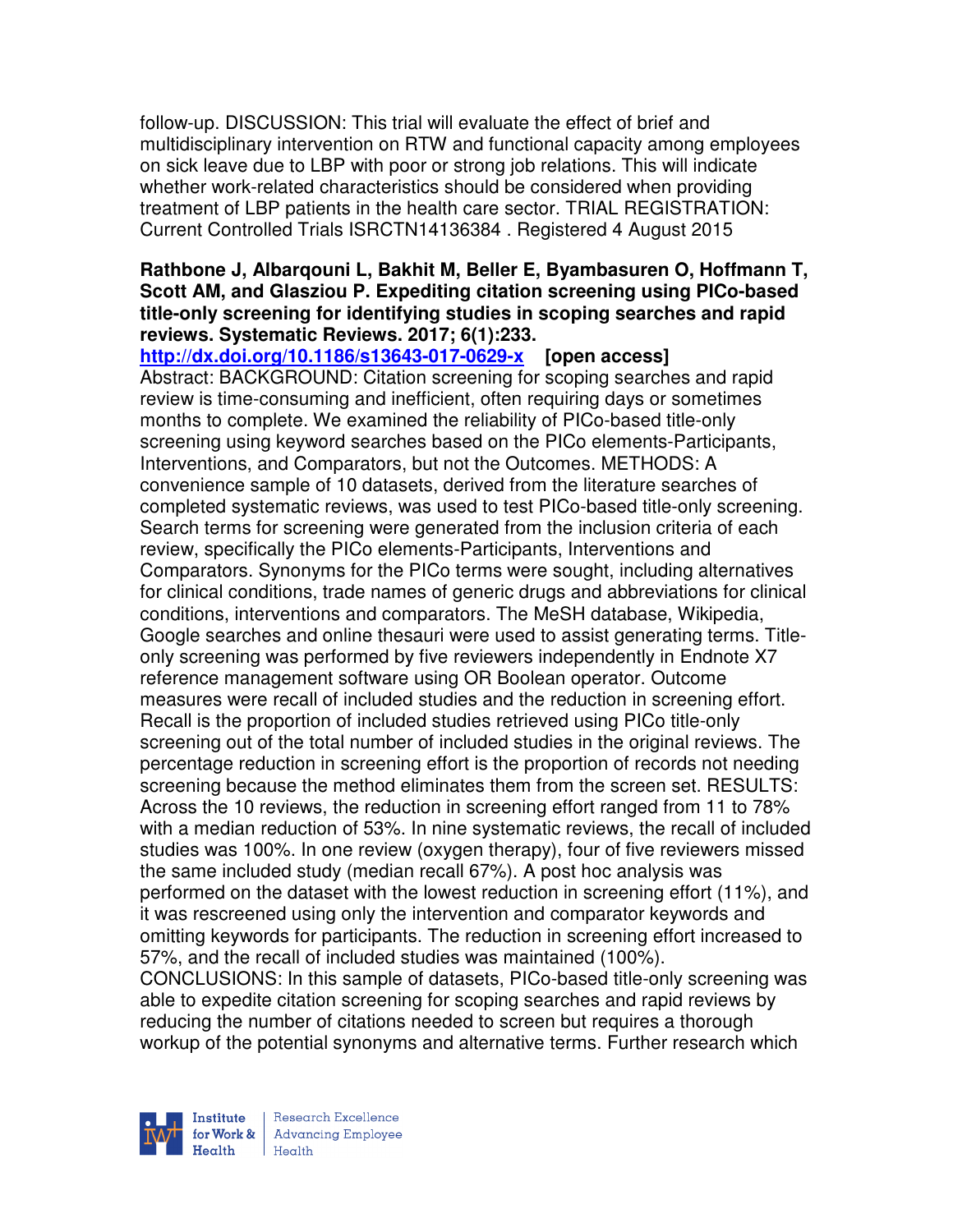evaluates the feasibility of this technique with heterogeneous datasets in different fields would be useful to inform the generalisability of this technique

### **Smith B, Shatte A, Perlman A, Siers M, and Lynch WD. Improvements in resilience, stress, and somatic symptoms following online resilience training: a dose-response effect. Journal of Occupational & Environmental Medicine. 2018; 60(1):1-5.**

**http://dx.doi.org/10.1097/JOM.0000000000001142 [open access]**  Abstract: OBJECTIVE: To determine if participation in an online resilience program impacts resilience, stress, and somatic symptoms. METHODS: Approximately 600 enrollees in the meQuilibrium resilience program received a series of brief, individually prescribed video, and text training modules in a userfriendly format. Regression models tested how time in the program affected change in resilience from baseline and how changes in resilience affected change in stress and reported symptoms. RESULTS: A significant doseresponse was detected, where increases in the time spent in training corresponded to greater improvements in resilience. Degree of change in resilience predicted the magnitude of reduction in stress and symptoms. Participants with the lowest resilience level at baseline experienced greater improvements. CONCLUSION: Interaction with the online resilience training program had a positive effect on resilience, stress, and symptoms in proportion to the time of use

# **Spitters HPEM, van Oers JAM, Sandu P, Lau CJ, Quanjel M, Dulf D, Chereches R, and van de Goor LAM. Developing a policy game intervention to enhance collaboration in public health policymaking in three European countries. BMC Public Health. 2017; 17(1):961.**

**http://dx.doi.org/10.1186/s12889-017-4963-7 [open access]**

Abstract: BACKGROUND: One of the key elements to enhance the uptake of evidence in public health policies is stimulating cross-sector collaboration. An intervention stimulating collaboration is a policy game. The aim of this study was to describe the design and methods of the development process of the policy game 'In2Action' within a real-life setting of public health policymaking networks in the Netherlands, Denmark and Romania. METHODS: The development of the policy game intervention consisted of three phases, pre intervention, designing the game intervention and tailoring the intervention. RESULTS: In2Action was developed as a role-play game of one day, with main focus to develop in collaboration a cross-sector implementation plan based on the approved strategic local public health policy. CONCLUSIONS: This study introduced an innovative intervention for public health policymaking. It described the design and development of the generic frame of the In2Action game focusing on enhancing collaboration in local public health policymaking networks. By keeping the game generic, it became suitable for each of the three country cases with only minor changes. The generic frame of the game is expected to be generalizable for

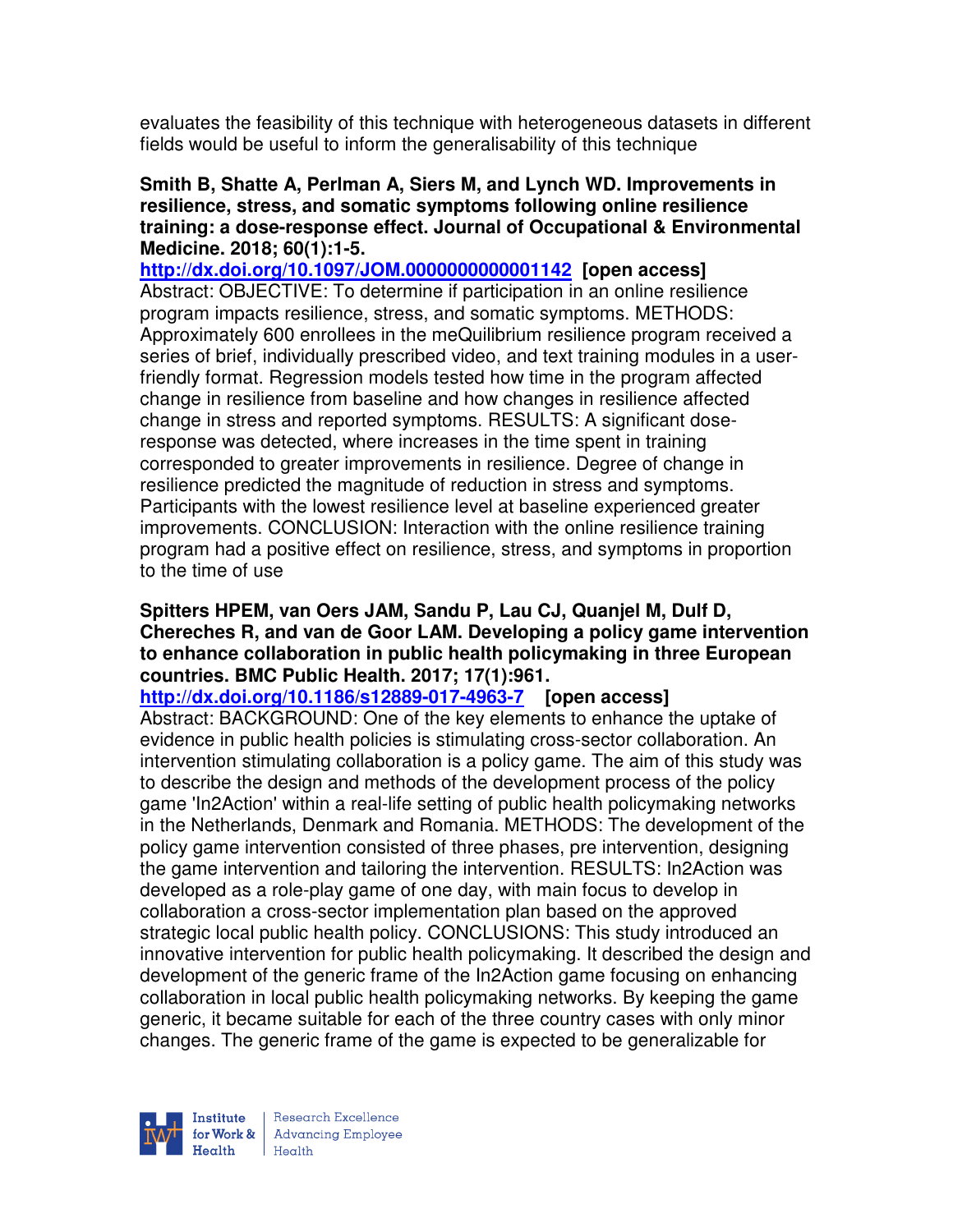other European countries to stimulate interaction and collaboration in the policy process

#### **Ullucci PA, Jr., Scott J, and Silverman B. A novel approach to reducing workers compensation costs in a multicenter hospital system. Journal of Occupational & Environmental Medicine. 2018; 60(1):74-76. http://dx.doi.org/10.1097/JOM.0000000000001170**

Abstract: OBJECTIVE: To evaluate the efficacy of an injury prevention and monitoring program implemented by athletic trainers to reduce workers compensation costs in a hospital system with multiple centers and locations. METHODS: A retrospective analysis of workers compensation claims (ie, lost days, light days, and incurred costs) was performed to compare injury data from 2 years before to 2 years after the start of the program. RESULTS: The program significantly reduced the organization's incurred costs by 46.7% ( $P = 0.031$ ) and light days by 44% ( $P = 0.022$ ). Lost days were found to decrease by 37%, however, this decrease was not statistically significant ( $P = 0.078$ ). CONCLUSIONS: Athletic trainers, using their knowledge of anatomy, biomechanics, ergonomics, injury management, and rehabilitation, can effectively prevent and reduce workers compensation costs in a multicenter hospital system

## **Wennerholm C, Bromley C, Johansson A, Nilsson S, Frank J, and Faresjo T. Two tales of cardiovascular risks-middle-aged women living in Sweden and Scotland: a cross-sectional comparative study. BMJ Open. 2017; 7(8):e016527.**

**http://dx.doi.org/10.1136/bmjopen-2017-016527 [open access]** Abstract: OBJECTIVES: To compare cardiovascular risk factors as well as rates of cardiovascular diseases in middle-aged women from urban areas in Scotland and Sweden. DESIGN: Comparative cross-sectional study. SETTING: Data from the general population in urban areas of Scotland and the general population in two major Swedish cities in southeast Sweden, south of Stockholm. PARTICIPANTS: Comparable data of middle-aged women (40-65 years) from the Scottish Health Survey (n=6250) and the Swedish QWIN study (n=741) were merged together into a new dataset (n=6991 participants). MAIN OUTCOME MEASURE: We compared middle-aged women in urban areas in Sweden and Scotland regarding risk factors for cardiovascular disease (CVD), CVD diagnosis, anthropometrics, psychological distress and lifestyle. RESULTS: In almost all measurements, there were significant differences between the countries, favouring the Swedish women. Scottish women demonstrated a higher frequency of alcohol consumption, smoking, obesity, low vegetable consumption, a sedentary lifestyle and also more psychological distress. For doctor-diagnosed coronary heart disease, there were also significant differences, with a higher prevalence among the Scottish women. CONCLUSIONS: This is one of the first studies that clearly shows that Scottish middle-aged women are particularly affected by a worse profile of CVD risks. The profound differences in CVD risk and outcome frequency in the two populations are likely to have arisen from